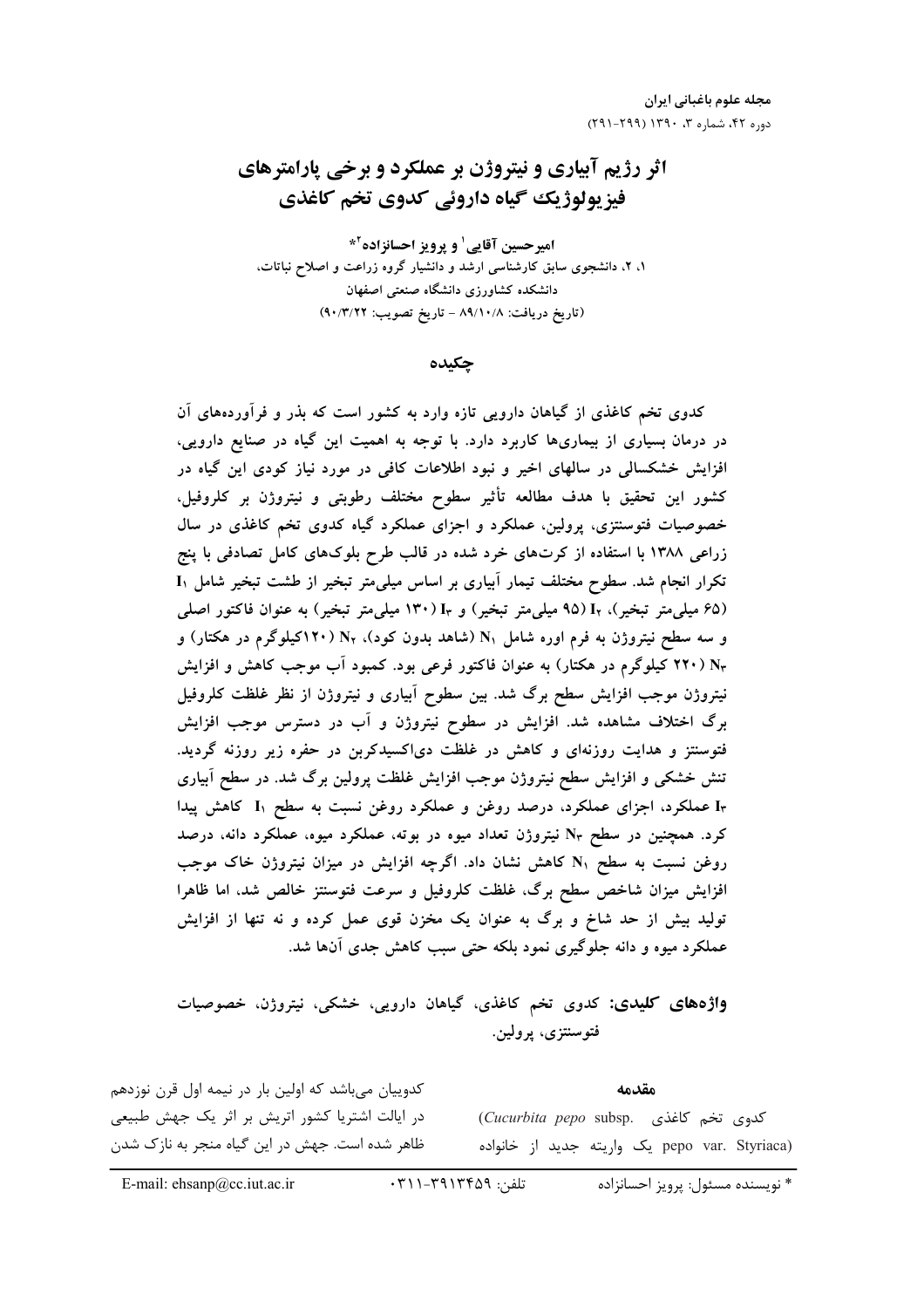یوسته دانه شد که این امر استحصال روغن سبز رنگ دانههای این گیاه را تسهیل نمود Fruhwirth & Hermetter, 2008)

روغن به دست آمده از این گیاه حاوی مواد بسیار ارزشمندی است که اسیدهای چرب غیر اشباع، ویتامین A، ويتامين E، مواد معدني، فيتواسترولها، كاروتنوئيدها و پروتوکلروفیل از جمله آنها هستند. مهمترین اسیدهای چرب که تقریباً ۹۰٪ محتوای روغن را تشکیل میدهند عبارتند از اسیدهای لینولئیک، اولئیک و پالمتیک، که ۵۰٪ اسیدهای چرب آن را اسید لینولئیک، تشکیل می دهد (Fruhwirth & Hermetter, 2008).

مطالعات نشان داده است که روغن دانه و فرآوردههای حاصل از آن در درمان بیماریهای مختلفی نظیر هیپرپلازی پروستات، کاهش کلسترول و اسیدهای چرب اشباع خون کاربرد دارد Fruhwirth & Hermetter, 2008)

ایران از اقلیمی خشک و نیمه خشک برخوردار است و تنش خشکی در راس عوامل محدودکننده تولید کشاورزی قرار داشته و اغلب تأثیر جدی در تعیین عملکرد گیاهان زراعی مختلف در ایران دارد. تنش خشکی از طریق عوامل روزنهای و غیر روزنهای بر شدت فتوسنتز تأثیر می گذارد. از آنجایی که برای انجام عمل فتوسنتز و تبادلات گازی باز بودن روزنهها ضروری است، بنابراین در اثر کمبود آب و بسته شدن روزنهها تبادلات گازی کاهش یافته، دی اکسیدکربن کمتری در دسترس گیاه قرار می گیرد و شدت فتوسنتز کاهش می یابد. از طرفی واکنشهای بیوشیمیایی فتوسنتز و همچنین دستگاه فتوسنتزى مستقيماً تحت تأثير كمبود آب آسیب دیده و در نتیجه شدت فتوسنتز کاهش می یابد. علاوه بر این در شرایط تنش خشکی سطح برگ نیز كاهش يافته واين امر نيز باعث كاهش فتوسنتز خالص میشود (Liang et al., 1996). با افزایش میزان کود نیتروژن، میزان کلروفیل در واحد سطح برگ افزایش یافته، منجر به تقویت فتوسیستمهای یک و دو متشکل از رنگیزههای مختلف از جمله کلروفیل میگردد. از سوی دیگر میزان آنزیمها و انواع پروتئینها به خصوص آنزیمها و پروتئینهای شرکتکننده در چرخه فتوسنتزى نظير سايتوكرومها، فرودكسينها،

پلاستوسیانینها و آنزیم روبیسکو افزایش مییابد (Dordas & Sioulas, 2008).

تعیین سطوح بهینه کودی برای رسیدن به عملکرد بالا یکی از اهداف مهم پژوهشهای زراعی میباشد. از آن جایی که کدوی تخم کاغذی یک گیاه نسبتاً تازه وارد به کشور میباشد و اطلاعات چندانی در مورد نیاز آبی و کودی آن در کشور و به خصوص منطقه مرکزی وجود ندارد، این مطالعه با هدف ارزیابی تأثیر رژیمهای آبیاری و نیتروژن بر برخی از خصوصیات فیزیولوژیک و عملکرد این گیاه در منطقه اصفهان انجام گرفت.

## مواد و روشها

این پژوهش در بهار و تابستان ۱۳۸۸ با استفاده از آزمایش کرتهای خرد شده در قالب طرح بلوک کامل تصادفی با پنج تکرار در مزرعه پژوهشی دانشگاه صنعتی اصفهان واقع در لورک نجف آباد با عرض جغرافيايي ٣٢ درجه و ۳۲ دقیقه شمالی و طول جغرافیایی ۵۲ درجه و ۲۲ دقیقه شرقی و ارتفاع ۱۶۳۰ متر از سطح دریاهای آزاد (میانگین دراز مدت بارش و درجه حرارت هوا به ترتیب ۱۴۰ میلی متر و ۱۴/۵ درجه سانتی گراد) اجرا شد.

فاکتور اصلی آزمایش رژیم آبیاری بر مبنای تبخیر تجمعی از طشت تبخیر کلاس A شامل سه سطح آبیاری پس از ۶۵ (I<sub>۲</sub>)، ۹۵ (I<sub>۲</sub>) و ۱۳۰ (I<sub>۳</sub>) میل<sub>ی</sub>متر تبخير اعمال گرديد. فاكتور فرعي شامل سه سطح  $(N_7)$  نیتروژن به فرم اوره به میزان صفر (N<sub>۱</sub>)، ۱۲۰ (N<sub>۲</sub>) و ۲۲۰ (Nr) کیلوگرم در هکتار بود، که یک سوم آن در ابتدای فصل رشد و مابقی آن به صورت سرک در دو قسمت در ابتدای آغاز ظاهر شدن گلهای نر و ابتدای میوهدهی در هنگام آبیاری به کرتهای آزمایشی اضافه گر دید.

ابعاد کرت اصلی ۳۲×۳۲ و کرت فرعی ۸×۸ متر که کشت به صورت جوی و پشته انجام گرفت، فاصله یشتهها از هم ۴ متر بود. فاصله بذور از هم در روی پشته ۴۰ سانتی متر بود. کاشت به صورت مستقیم پس از انجام آبیاری در تاریخ ۶ خرداد ماه و بر روی داغاب انجام گرفت. بذر مورد استفاده از توده کدوی تخم کاغذی از شهرستان فریدون شهر اصفهان تهیه شد.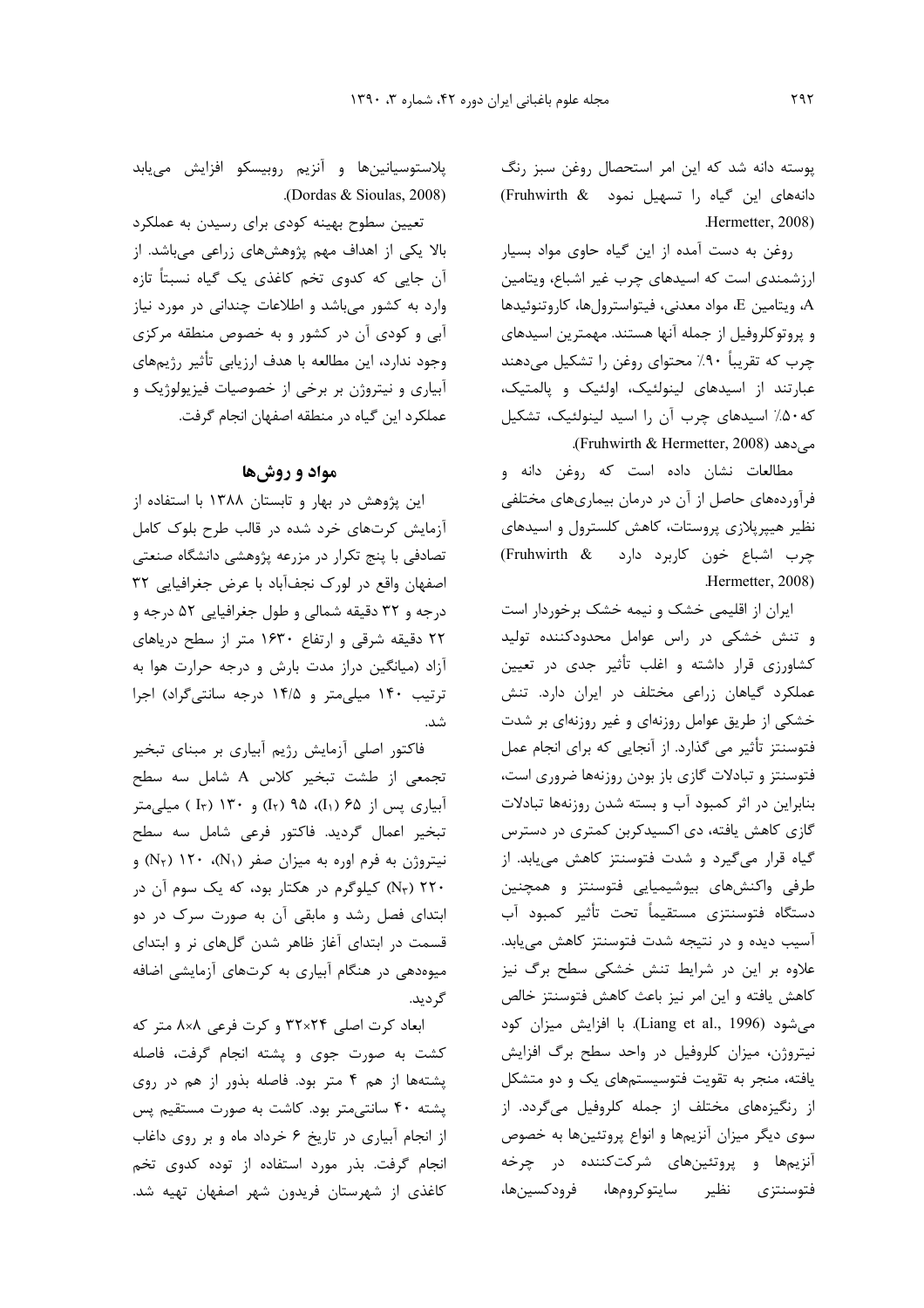کنترل علف هرز در ابتدای فصل به وسیله علفکش پاراکوات و در ادامه به وسیله وجین دستی انجام گرفت. اعمال رژیم آبیاری پس از استقرار کامل گیاه آغاز و با حصول ۸۰٪ رسیدگی فیزیولوژیک متوقف شد. سطوح نیتروژن در تاریخ های ۱۱ خرداد (همراه با اولین آبیاری پس از کاشت)، ۱۴ تیر (همزمان با نمو گلهای نر) و ۲۷ تیر (همزمان با نمو میوهها) اعمال گردید و میوهها در ۱۳ و ۱۵ شهریور برداشت گردیدند.

شاخص سطح برگ به وسیله دستگاه اندازهگیری سطح برگ (مدل جی-آ-۵) در ابتدای میوهدهی، تبادلات گازی به وسیله دستگاه قابل حمل اندازهگیری فتوسنتز برگ، [مدل ال.سی.ای]<sup>۱</sup> ساخت کشور انگلستان در ابتدای میوهدهی، کلروفیل به وسیله روش (1949) Arnon و پرولين به روش Bates et al. (1973) در مرحله نمو میوهها اندازهگیری شدند. با انتقال میوهها به مرکز کمک پژوهشی دانشکده کشاورزی و با توزین و شمارش میومها و دانههای خشک شده آن (یا قرار گرفتن دانهها در لای دو برگ روزنامه و قرار دادن در زیر نور خورشید دانهها خشک شدند)، تعداد میوه، تعداد دانه در میوه، وزن هزاردانه، عملکرد میوه و دانه مورد محاسبه قرار گرفت. جهت اندازهگیری درصد روغن از روش سوكسله وحلال پتروليوماتر استفاده گرديد.

دادهها با استفاده از نرم افزار کامپیوتری SAS تجزیه واریانس انجام شد و برای رسم نمودارها از نرم افزار اکسل استفاده گردید. در صورت معنیدار بودن اثر عوامل آزمایشی از آزمون حداقل تفاوت معنیدار

1. Model LCI, version 1.10. UK

در سطح احتمال ۵ درصد برای مقایسه میانگین (LSD) $^2$ تيمارها استفاده شد.

### نتايج و بحث

اثر تنش خشکی بر شاخص سطح برگ معنیدار بود (جدول ۱). كاهش دسترسى به آب موجب كاهش شاخص سطح برگ از ۲/۱۱ در سطح I<sub>۱</sub> به ۱/۴۶ در سطح Ir گردید. مطالعه چندانی در مورد وضعیت شاخص سطح برگ این گیاه وجود ندارد ولی در مطالعه بر روی آفتابگردان کاهش معناداری در شاخص سطح برگ تحت شرایط کمبود آب مشاهده شده است و آن را دلیل مهمی برای کاهش عملکرد از طریق کاهش در (Manivannan et al., میزان فتوسنتز گزارش نمودهاند)  $.2007)$ 

سطوح مختلف نیتروژن نیز اثر معناداری بر روی شاخص سطح برگ کدوی تخم کاغذی نشان دادند (جدول ۱)، به طوری که سطح N۳ با ۲/۵۰ بیشترین و سطح N۱ با ۱/۱۶ کمترین میزان شاخص سطح برگ را دارا بودند. در مطالعه بر روی ذرت نیز افزایش شاخص سطح برگ با افزایش میزان نیتروژن مشاهده شده است .(Amanullah et al., 2009)

اثر متقابل بین رژیم آبیاری و نیتروژن بر شاخص سطح برگ معنیدار نگردید (جدول ۱). این امر حکایت از آن دارد که تغییر صفت شاخص سطح برگ کدوی تخم كاغذى تحت مقادير مختلف كود نيتروژن با تغيير شرایط مختلف رطوبتی تغییر معنیداری نمی کند.

2. Least Significant Difference

| جدول ١- نتايج تجزيه واريانس براي شاخص سطح برك، غلظت كلروفيل هاي a، b |
|----------------------------------------------------------------------|
| و کلروفیل کل کدو تخم کاغذی تحت تأثیر رژیمهای آبیاری و نیتروژن        |
|                                                                      |

| كلروفيل كل                             | كلروفيل b                                          | کلروفیل a                            | شاخص سطح برگ                           | درجه آزادی | منابع تغيير      |
|----------------------------------------|----------------------------------------------------|--------------------------------------|----------------------------------------|------------|------------------|
| $\cdot$ / $\cdot$ $\wedge$ $\Delta$    | ۰/۰۶۳                                              | ۰/۰۱۲                                | .41                                    | ۴          | بلو ک            |
| $\cdot$ /۴ $\cdot$ .*                  | $\cdot$ / $\cdot$ $\gamma^*$                       | $\cdot$ /17**                        | $1/5$ f                                |            | آبياري           |
| $\cdot/\cdot$ ) Y                      | $\cdot$ / $\cdot$ $\wedge$                         | $\cdot$ / $\cdot$ $\land$ $\Diamond$ | $\cdot$ /۳۵                            | ٨          | خطای الف         |
| $\cdot$ /۴۳.                           | $\cdot/\right) \cdot \right) \cdot$                |                                      | 5/55                                   | ٢          | نيتروژن          |
| $\cdot/\cdot \tau \cdot$ <sup>ns</sup> | $\cdot$ / $\cdot$ $\gamma$ $\varphi$ <sup>ns</sup> | $\cdot/\cdot$ \ \ $^{\text{ns}}$     | $\cdot$ / $\gamma\gamma$ <sup>ns</sup> | ۴          | نيتروژن × ابياري |
| $\cdot$ / $\cdot$ 95                   | $\cdot/\cdot$ $\mathsf{r}$ $\cdot$                 | ۱۳۵                                  | $\cdot$ /۳ $\Lambda$                   | ۲۴         | خطای ب           |
|                                        |                                                    |                                      |                                        |            |                  |

\* و \*\* به ترتيب اختلاف معنىدار در سطوح ۵٪ و ۱٪ و ms عدم اختلاف معنىدار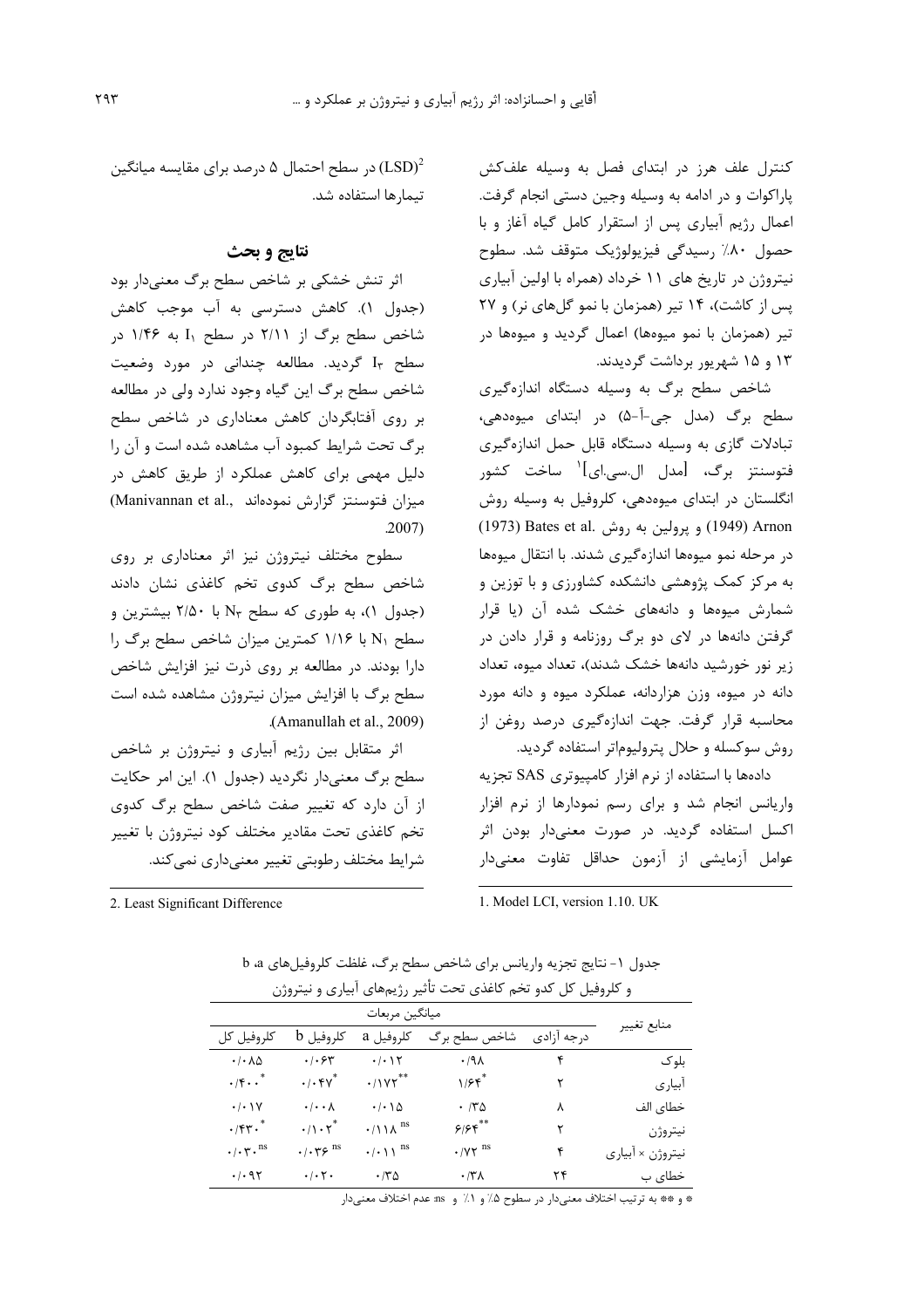| كدو تخم كاغذى تحت تأثير سطوح أبيارى و نيتروژن |                                                       |                       |                                                    |                   |  |  |
|-----------------------------------------------|-------------------------------------------------------|-----------------------|----------------------------------------------------|-------------------|--|--|
| كلروفيل كل                                    |                                                       | $b$ كلروفيل a كلروفيل | شاخص                                               | عامل              |  |  |
|                                               | (میلیگرم بر گرم وزن تر برگ)                           |                       | سطح برگ                                            | أزمايشي           |  |  |
|                                               |                                                       |                       |                                                    | أبياري            |  |  |
| $Y/\Omega^a$                                  | $\cdot$ / $\mathcal{S}$ $\cdot$ $\Delta$ <sup>a</sup> | $1/\Delta\Delta^a$    | $\gamma/\gamma^a$                                  | $I_{\mathcal{L}}$ |  |  |
| $1/95^{b}$                                    | $\cdot$ / $\Delta \mathbf{r}$ . ab                    | $1/fr^{b}$            | $1/97$ <sup>ab</sup>                               | $I_{\tau}$        |  |  |
| $1/\lambda \tau$ <sup>c</sup>                 | $\cdot$ /۴۹۵ <sup>b</sup>                             | $1/\tau\tau^b$        | $1/ff^b$                                           | I٣                |  |  |
|                                               |                                                       |                       |                                                    | نيتروژن           |  |  |
| $1/Y9$ <sup>b</sup>                           | $\cdot$ /۴۵۴ $^{\rm b}$                               | ۱/۳۳                  | $1/19^c$                                           | $N_{\rm t}$       |  |  |
| $\mathbf{Y}/\cdot\mathbf{y}^{\mathrm{a}}$     | $\cdot/\Delta \xi \cdot^{ab}$                         | ۱/۴۸                  | $1/\lambda r^b$                                    | $\rm N_{\rm r}$   |  |  |
| $\gamma/\gamma$ <sup>a</sup>                  | $\cdot$ /۶۱۶ <sup>a</sup>                             | ۱/۴۹                  | $\mathbf{Y}/\mathbf{\Delta} \cdot \mathbf{a}$<br>. | $N_{\tau}$        |  |  |

جدول ۲- مقایسه میانگینهای شاخص سطح برگ و غلظتهای کلروفیل

در هر ستون و در هر عامل آزمایشی میانگینهایی که دارای حداقل یک حرف مشترک هستند، فاقد اختلاف معنىدار آماري بر اساس LSD در سطح احتمال ۵٪ هستند.

> تأثير رژيم آبياري بر غلظت كلروفيلهاي a، b و كلروفيل كل معنىدار شد (جدول ١). غلظت  $I_{\tau}$  کلروفیلهای a b a و کلروفیل کل در سطح آبیاری Mohsenzadeh et al. المش يافت. Mohsenzadeh et al. (2006) بیان کردند که کاهش در میزان کلروفیل در شرایط تنش خشکی در گیاه آفتابگردان می تواند در اثر تخريب كلروپلاست توسط گونههاي فعال اكسيژن ايجاد شده باشد. آنها همچنین بیان کردند که کاهش در میزان اسیمیلاسیون گاز کربنیک به هنگام تنش شدید می تواند به دلیل کاهش در مقدار کلروفیل، فعالیت و ميزان آنزيم روبيسكو و انتقال ضعيف الكترون فتوسنتزى باشد.

> اثر سطوح نیتروژن بر میزان کلروفیل a معنیدار نشد (جدول ١). تأثير سطوح نيتروژن بر ميزان كلروفيل b و كل در سطح احتمال ١٪ و ۵٪ معنى دار شد (جدول ١). غلظت كلروفيل b و كل در سطح N<sub>٣</sub> به ترتیب به میزان ۳۵٪ و ۱۷٪ سطح نسبت به N۱ افزایش یافت. با توجه به اینکه نیتروژن از جمله عناصر ضروری تشکیل دهنده کلروفیل محسوب میگردد، از این رو افزایش در میزان آن در محیط رشد گیاه، منجر به افزايش ميزان كلروفيل مي گردد (Gross, 1991).

> اثر متقابل نیتروژن و رژیم آبیاری بر میزان کلروفیل a و کل معنیدار نگردید، که بیانگر تأثیر نه چندان a متفاوت نیتروژن در سطوح مختلف آبیاری بر میزان غلظت کلروفیل d a و کل کدوی تخم کاغذی است.

تأثیر رژیم آبیاری بر میزان فتوسنتز در واحد سطح برگ، هدایت روزنهای  $\text{CO}_2$  و غلظت دی اکسیدکربن موجود در حفره زیر روزنه در مرحله ابتدایی نمو میوهها معنادار گردید. تنش شدید خشکی موجب کاهش در میزان فتوسنتز در واحد سطح برگ و هدایت روزنهای به ترتیب به میزان ۴۰ و ۴۶٪ نسبت به شاهد شد، CO2 اما میزان غلظت دی اکسیدکربن موجود در حفره زیر روزنه را ۵۱٪ افزایش داد. بیش از ۹۰٪ تبادل دیاکسیدکربن و بخار آب در گیاه توسط روزنهها انجام میگیرد. تنش خشکی به دو طریق میتواند موجب كاهش ميزان فتوسنتز شود: اول آنكه چون ميزان باز بودن روزنه تابع وضعيت آبي گياه است، كمبود آب گياه منجر به بسته شدن دهانه روزنه میگردد، که موجب کاهش میزان هدایت روزنهای و فتوسنتز میگردد. همچنین کمبود آب میتواند موجب آسیب به کلروفیل و آنزیمهای فتوسنتزی گردد و موجبات کاهش در فتوسنتز ,ا فراهم سازد (Ahmadi et al., 2004). در آزمایش بر روی چغندرقند مشاهده شد که تنش خشکی موجب کاهش میزان فتوسنتز در این گیاه میگردد (Bloch et al., 2006). ایشان دلیل کاهش میزان فتوسنتز را کاهش هدایت روزنهای و در نتیجه کاهش انتشار دی|کسیدکربن دانستند، که با نتایج این آزمایش مطابقت دارد.

تأثیر سطوح کود نیتروژن بر روی میزان فتوسنتز در واحد سطح برگ (سرعت فتوسنتز خالص برگ) و غلظت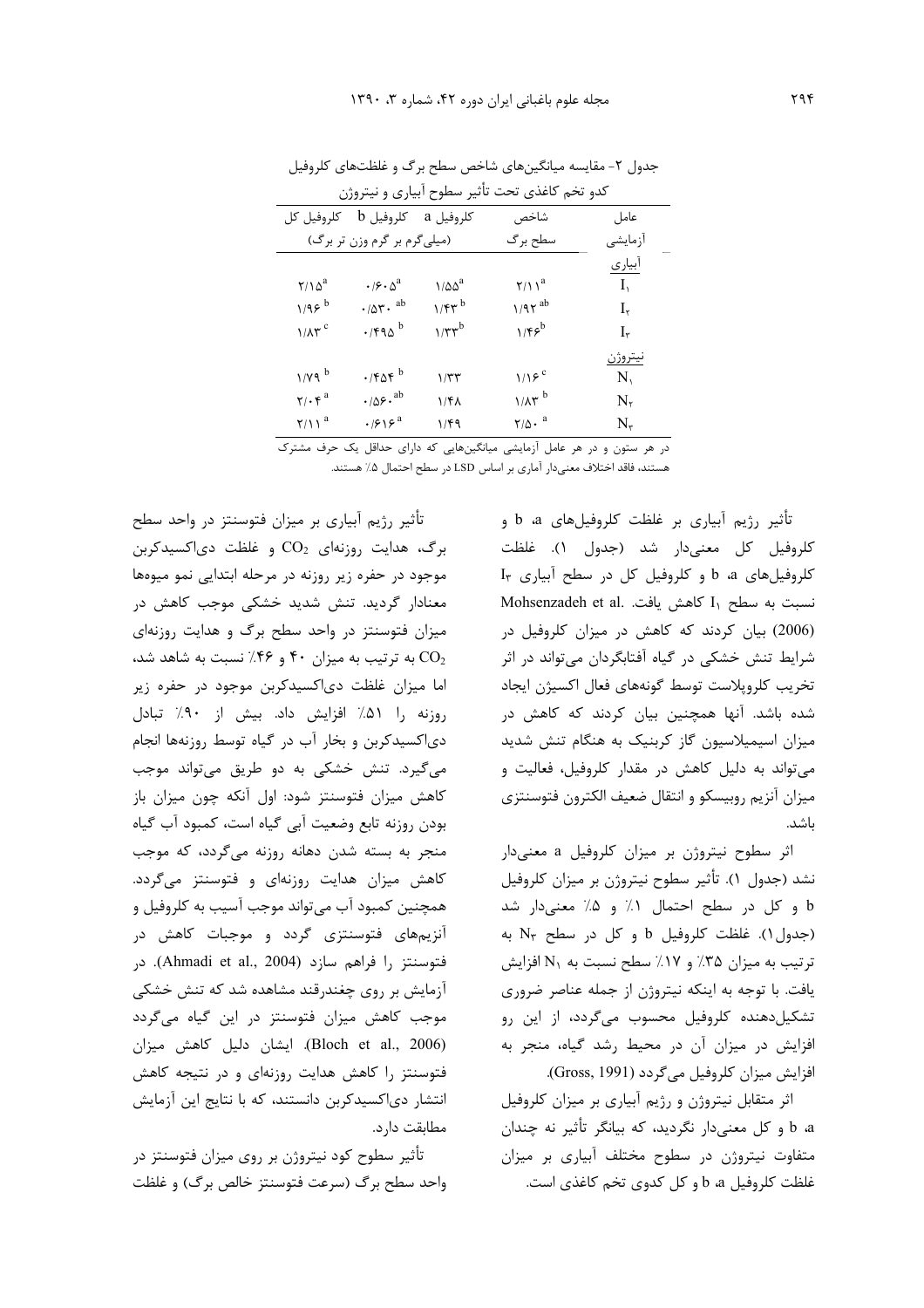دی|کسیدکربن در حفره زیر روزنه معنادار گردید، اما تأثیر سطوح نیتروژن بر میزان هدایت روزنهای  $\rm CO_{2}$  در برگ معنادار نشد. فتوسنتز در سطح N<sub>۳</sub> نسبت به سطح ا نزدیک به ۲۰٪ افزایش نشان داد و غلظت دی|کسیدکربن موجود در حفره زیر روزنه در سطح N۳ نسبت به سطح N1 نزدیک به ۱۶٪ کاهش نشان داد. با افزایش میزان سطح کود نیتروژن و در نتیجه فراهمی و جذب نیتروژن بیشتر از خاک، میزان کلروفیل در واحد سطح برگ افزایش مییابد، که منجر به تقویت فتوسیستمهای ۱ و ۲ متشکل از رنگیزههای مختلف از جمله کلروفیل میگردد. از سوی دیگر میزان آنزیمها و انواع پروتئینها به خصوص آنزیمها و پروتئینهای شرکتکننده در چرخه فتوسنتزی و همچنین آنزیم (Cechin & Fátima Fumis, روبيسكو افزايش مى يابد (2004. در مطالعه تأثیر کود ازت بر فتوسنتز گلرنگ در مرحله گردهافشانی، کاربرد کود نیتروژن موجب افزایش معنادار میزان فتوسنتز در این گیاه شد Dordas & Sioulas, 2008). همچنین در مطالعه بر روی گندم مشاهده شد که با افزایش میزان نیتروژن میزان غلظت كربن حفره زير روزنه كاهش مى يابد .(Yang et al (2007. البته، اثر متقابل بين سطوح نيتروژن و رژيم آبیاری بر میزان فتوسنتز خالص و هدایت روزنهای معنیدار شد (جدول٣). اگر چه به طور کلی میانگین میزان فتوسنتز خالص در سطح آبیاری I<sub>۱</sub> بیشتر از دو سطح دیگر آبیاری بود، اما افزایش استعمال نیتروژن میزان فتوسنتز خالص در سطح I<sub>۱</sub> افزایشی غیرمعنی دار، در سطح I<sub>۲</sub> افزایشی معنیدار و در سطح I<sub>۲</sub> کاهشی

غيرمعنيدار ,ا باعث شد (جدول ٧). ,وند تأثير افزايش استعمال نیتروژن بر میزان هدایت روزنهای در سطوح مختلف آبیاری تا حدود زیادی با تأثیر آن بر میزان فتوسنتز خالص همسو بود. این همسویی میتواند نشاندهنده آن باشد که تنش کمبود آب بویژه در سطح آبیاری با تأثیر بر قطر دهانه روزنه سبب کاهش در دسترسی سلولهای فتوسنتزکننده به دی اکسید کربن و به دنبال آن کاهش میزان فتوسنتز میشود. بروز اثر منفی ازدیاد استعمال نیتروژن بر میزان فتوسنتز در سطح Ir آبیاری ممکن است به تشدید رشد رویشی و تسریع در بروز کمبود آب برگردد.

تأثیر رژیم آبیاری بر میزان غلظت پرولین برگ معنادار شد (جدول ٣). میزان پرولین از ٢/٢۴ میلیگرم  $I_{\tau}$  در گرم برگ در سطح آبیاری  $I_{\gamma}$  به ۳/۹۶ در سطح افزایش یافت (جدول ۴). در مطالعه بر روی گندم نیز کاهش دسترسی به آب موجب افزایش میزان پرولین در ابن گیاه گردید (Tatar & Gevrek, 2008).

اثر سطوح کود نیتروژن بر میزان پرولین برگ معنی دار شد (جدول ۳)، به طوری که سطح N<sub>۳</sub> با ۴/۱۹ میلیگرم در گرم برگ تازه بیشترین میزان پرولین و سطح N1 با ۲/۲۵ میلیگرم در گرم برگ کمترین میزان پرولین را دارا بودند (جدول ۴). نتایج یک تحقیق بر روی کدو تخم کاغذی نشان داد، که استعمال ٢٢۵ کیلوگرم کود اوره در هکتار نسبت به سطح شاهد ( صفر کیلوگرم) موجب افزایش در میزان پرولین در این گیاه مے شود (Aroiee, 2001).

اثر متقابل بین سطوح نیتروژن و رژیم آبیاری بر

جدول ۳- نتایج تجزیه واریانس برای فتوسنتز خالص، هدایت روزنهای، غلظت Co2 در حفره زیر روزنه و غلظت پرولین برگ کدوی تخم کاغذی تحت تأثیر رژیمهای مختلف آبیاری و نیتروژن

|                    | ميانگين مربعات          |                        |                         |                |                 |
|--------------------|-------------------------|------------------------|-------------------------|----------------|-----------------|
| $CO2$ غلظت<br>غلظت |                         | $CO2$ هدایت روزنهای    | فتوسنتز                 | د, جه<br>آزادى | منابع تغيير     |
| پرولين             | در حفره روزنه           | $(x \wedge^{\dagger})$ | خالص                    |                |                 |
| $1/\Delta\lambda$  | $\Lambda V \Lambda / 1$ | T9/FT                  | 59/15                   | ۴              | بلو ک           |
| $11/\cdot 7^*$     | 9.197                   | 157775                 | $100/77$ **             | ۲              | آبیار ی         |
| $1/\Delta\Delta$   | 511/7                   | 17/FQ                  | $\mathbf{r}/\mathbf{r}$ | λ              | خطای الف        |
| 155                | $Y \cdot \cdot 9/9$ **  | $15/10$ <sup>ns</sup>  | $Y \cdot /TY^*$         | ۲              | نيتروژن         |
| $Y/Y^*$            | $Y$ ۶/۹ $^{\rm ns}$     | 19/1.                  | 10/59                   | ۴              | نيتروژن× آبياري |
| .799               | <b><i>AAIS</i></b>      | 918V                   | $\Delta/\Gamma$         | ۲۴             | خطای ب          |

\* و \*\* به ترتيب اختلاف معنىدار در سطوح ۵٪ و ۱٪ ms. عدم اختلاف معنىدار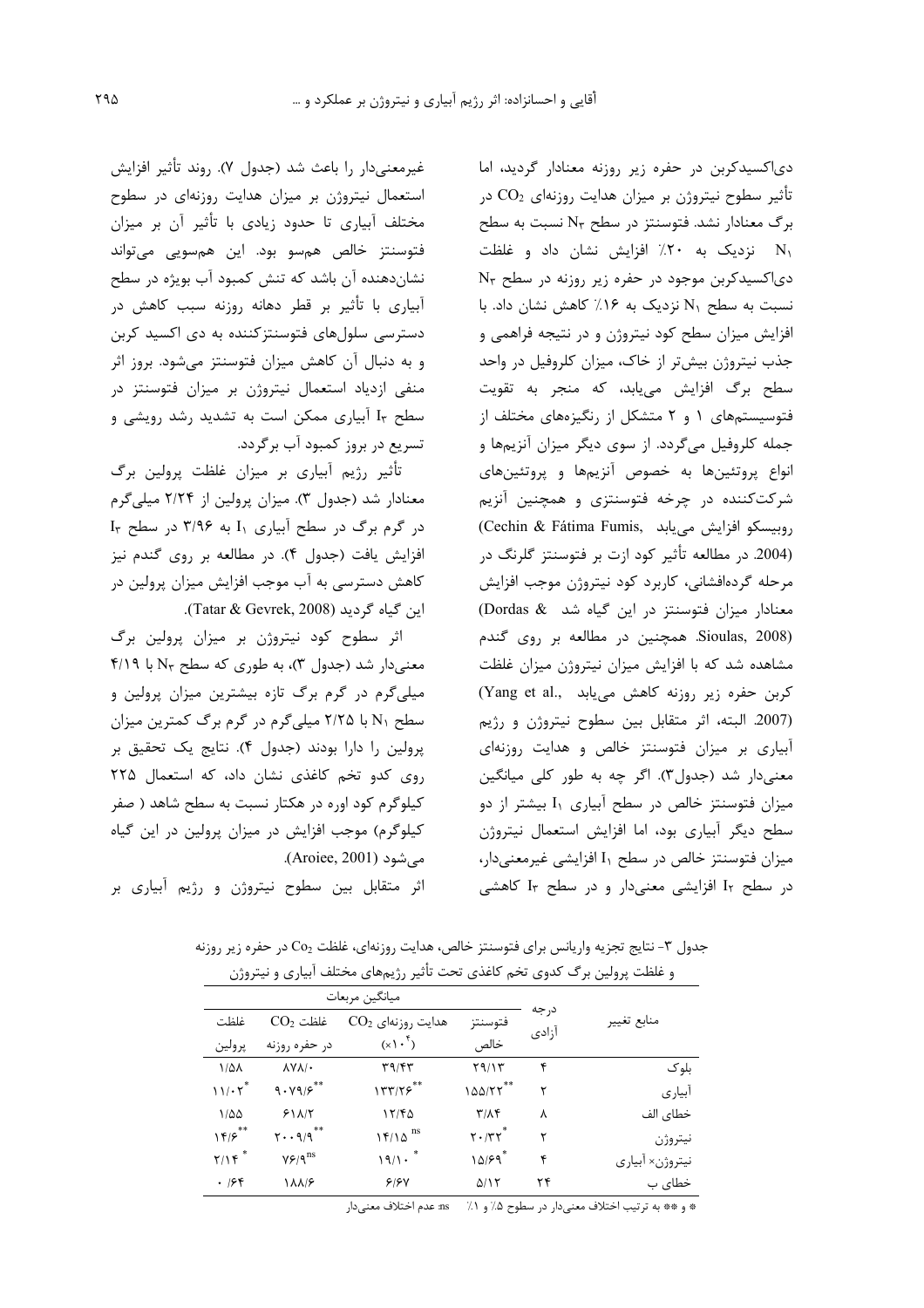| تحت تاثیر رژیمهای ابیاری و نیتروژن  |                               |                                        |                                            |                  |  |  |  |
|-------------------------------------|-------------------------------|----------------------------------------|--------------------------------------------|------------------|--|--|--|
| غلظت پرولين                         | در حفره روزنه $\mathrm{CO}_2$ | هدايت روزنهاى                          | فتوسنتز خالص                               | عامل             |  |  |  |
| (میلیگرم در گرم برگ)                | (مايكرومول بر مول)            | (مول $\rm CO_{2}$ در مترمربع بر ثانيه) | (مایکرومول $\rm CO_2$ در مترمربع بر ثانیه) | أزمايشي          |  |  |  |
|                                     |                               |                                        |                                            | آبيا <u>ري</u>   |  |  |  |
| $Y/Y$ ۴ $b$                         | $\lambda\lambda^b$            | $\cdot$ /17 $\Lambda$ <sup>a</sup>     | $\lambda \Delta/V^a$                       | I <sub>1</sub>   |  |  |  |
| $\mathbf{r}/\mathbf{v}^{\text{ab}}$ | 17Y <sup>a</sup>              | $\cdot/\left(\cdot\right)^{a}$         | $17/A$ <sup>b</sup>                        | $I_{\mathsf{y}}$ |  |  |  |
| $\tau$ /98 <sup>a</sup>             | $157^a$                       | $.1.59^{b}$                            | $9/T\Delta$                                | $I_{\tau}$       |  |  |  |
|                                     |                               |                                        |                                            | <u>نيتروژن</u>   |  |  |  |
| $Y/Y\Delta^c$                       | 179 <sup>a</sup>              | .4.90                                  | $11/20^b$                                  | $N_{1}$          |  |  |  |
| $Y/91^b$                            | $11 \cdot b$                  | $\cdot$ / $\cdot$ 9 $\vee$             | $17/\Delta \tau^{ab}$                      | $N_{\mathsf{r}}$ |  |  |  |
| $f/\sqrt{a}$                        | $\cdot \wedge^b$              | .7115                                  | $17/\lambda Y^a$                           | $N_{\tau}$       |  |  |  |

جدول ۴- مقایسه میانگینهای فتوسنتز خالص، هدایت روزنهای، غلظت Co2 حفره در زیر روزنه و غلظت پرولین برگ کدو تخمکاغذی

در هر ستون و در هر عامل آزمایشی میانگینهایی که دارای حداقل یک حرف مشترک هستند، فاقد اختلاف معنیدار آماری بر اساس LSD در سطح احتمال ۵٪

میزان پرولین برگ در سطح احتمال ۵٪ معنادار شد (جدول ۳). اگرچه در تمام سطوح نیتروژن کمبود آب موجب افزایش میزان پرولین شده است، اما در سطح N<sub>۳</sub> میزان افزایش پرولین بیش از سایر سطوح بوده است، که ظاهرا همين امر عمدتا موجب معنىدار شدن اثر متقابل گردیده است. این امر شاید به این دلیل بوده که هم مصرف نیتروژن بالا، موجب افزایش نیاز گیاه به آب میگردد، و هم نیتروژن جزء متشکله پرولین به شمار مے رود.

#### عملكرد و اجزاي عملكرد

تأثیر رژیم آبیاری بر تعداد میوه در بوته، تعداد دانه در میوه، وزن هزاردانه، عملکرد میوه و عملکرد دانه معنیدار شد (جدول ۵). تعداد میوه در بوته، تعداد دانه در میوه، وزن هزاردانه، عملکرد میوه و عملکرد دانه با کاهش دسترسی به آب کاهش پیدا کردند (جدول ۶). در مطالعه بر روی کدو مشخص شد که کاهش آب در دسترس موجب کاهش در تعداد میوه و عملکرد میوه .(Al-Omran et al., 2005).

تنش خشکی در طی نمو گیاه موجب کاهش شاخص سطح برگ در گیاه میگردد. از طرفی طبق نتايج اين مطالعه و مطالعات ديگر تنش خشكى موجب کاهش در میزان کلروفیل، هدایت روزنهای و همچنین احتمالاً اختلال در فعالیت بسیاری از آنزیمها میشود، که به دنبال چنین تغییراتی میزان فتوسنتز و انتقال مواد فتوسنتزی در گیاه کاهش می یابد. بنابراین در ادامه

نمو گیاه، میوه، دانه و وزن هزاردانه کمتری در گیاهی كه در معرض تنش قرار گرفته ايجاد مي گردد.

تأثير سطوح نيتروژن بر تعداد ميوه، وزن هزاردانه، عملکرد میوه و عملکرد دانه کدوی تخم کاغذی معنیدار شد اما تأثیر سطوح نیتروژن بر روی تعداد دانه در میوه معنىدار نشد (جدول ۵). افزايش سطوح نيتروژن موجب کاهش در تعداد میوه، عملکرد میوه و عملکرد دانه در این گیاه گردید اما وزن هزاردانه را افزایش داد(جدول۶). .2006) Gholipoor et al) با مطالعه اثر نيتروژن بر

روی کدوی تخم کاغذی بیان داشتند که افزایش میزان کود نیتروژن موجب افزایش تعداد میوه در بوته، وزن هزاردانه و عملکرد دانه و میوه در هر بوته می شود. Reiners & Riggs (1997) با مطالعه اثر تراكم بوته و نیتروژن بر روی کدو اعلام کردند که عملکرد تحت تأثیر تراکم بوته قرار میگیرد و نیتروژن اثر معناداری را بر روی عملکرد کدو نمیگذارد. در مطالعه بر روی کدوی مسمایی (واریته موشاتا) در دو شرایط دیم و آبی، افزایش نیتروژن تا ۸۴ کیلوگرم در هکتار در منطقه دیم و ۲۵۲ کیلو گرم در هکتار در شرایط آبی موجب افزایش عملکرد گردید و در هر دو شرایط تیمار ۳۳۶ کیلوگرم در هکتار کود ازت موجب افت عملکرد میوه شد در Swaider et al., 1994). در مطالعه 2001) Aroiee در زمینه اثر سطوح مختلف نیتروژن بر روی کدوی تخم کاغذی، کاربرد ۷۵ کیلوگرم نیتروژن (به فرم نیترات آمونیوم) در هکتار موجب بیشترین میزان عملکرد میوه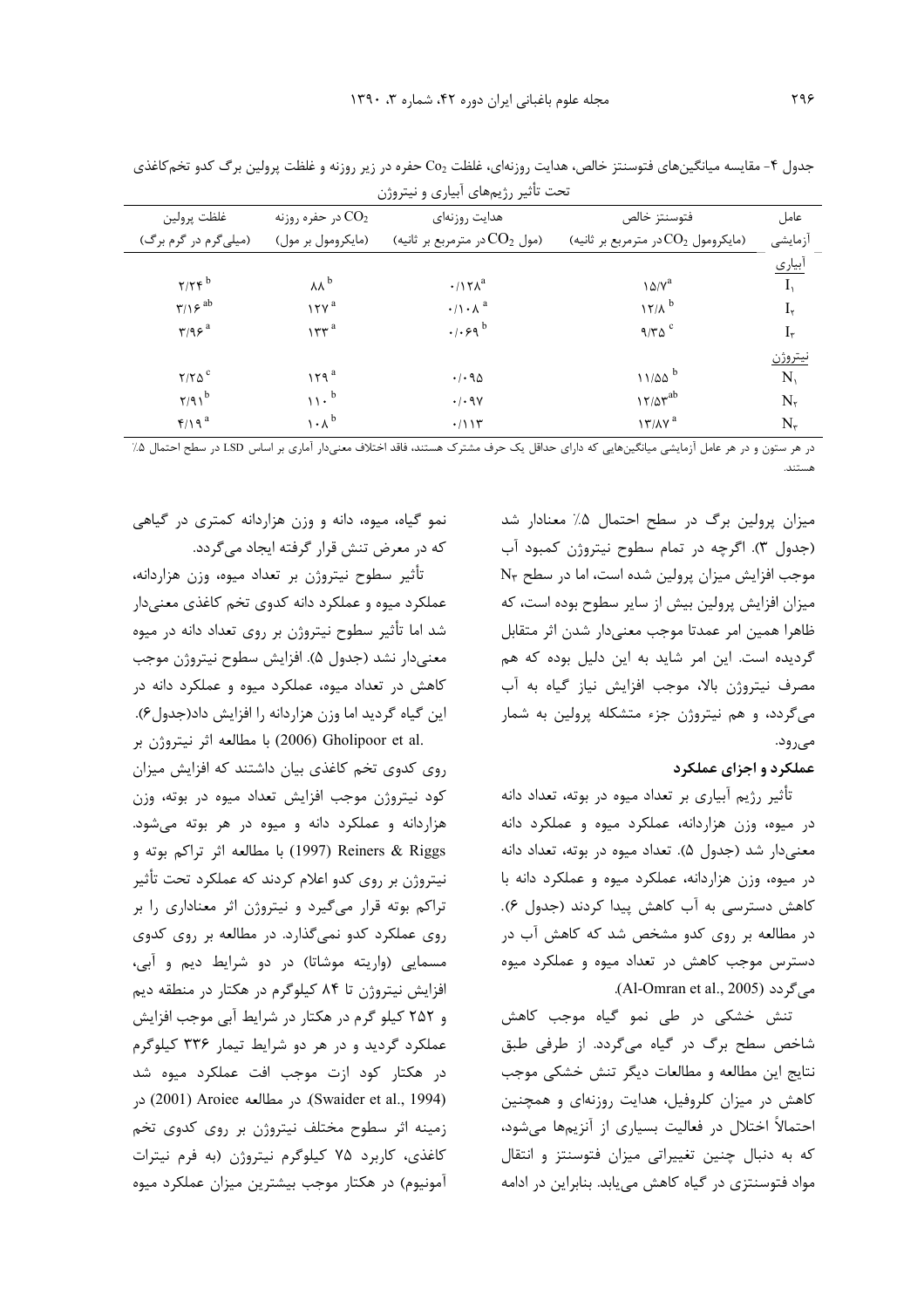گردید، افزایش میزان نیتروژن به ۱۵۰ کیلوگرم عملکرد میوه را کاهش داد و گیاهانی که با ۲۲۵ و ۳۰۰ کیلوگرم نیتروژن در هکتار تیمار شده بودند در دو سال پیاپی میوہ چندانی تولید نکردند. این محققین علت کاهش در تعداد میوه و عملکرد میوه را تولید فراوان شاخ و برگ بر اثر افزایش کود نیتروژن عنوان کردهاند، که موجب شده شاخ و بر گهای جوان همانند یک مخزن قوی عمل کنند و مواد غذایی سنتز شده در فتوسنتز را به سمت خود جذب کنند و در نتیجه تمایز جوانههای رویشی به زایشی را مختل کرده و میوه تشکیل نشود. در این رابطه تحقیقات نشان داده است که تیمار برگزدایی در کدو با القاء تأثيرى برعكس ازدياد نيتروژن موجب افزايش تشکیل گل ماده میشود و در نتیجه تعداد میوه و عملكرد ,ا افزايش مى دهد (Hafideh, 2002).

تأثیر رژیم آبیاری و اثر متقابل نیتروژن و رژیم آبیاری بر روی درصد روغن دانه کدوی تخم کاغذی معنىدار نگرديد (جدول ۵).

با اینحال کاهش غیر معناداری در درصد روغن دانه با تشدید تنش کم آبی مشاهده شد (جدول ۶). علت معنیدار نشدن تنش کمبود آب بر روی میزان درصد روغن را، وراثت پذیری بالای این صفت و تأثیر کمتر این صفت از شرایط محیطی بیان کردهاند، که با نتایج این آزمایش مطابقت دارد.

اثر نیتروژن بر درصد روغن دانه در سطح احتمال ۱٪ معنیدار شد (جدول ۵). سطح N<sub>۱</sub> با ۴۵/۸۸٪ بیشترین میزان روغن و سطح N<sub>۳</sub> با ۴۱/۷۳٪ کمترین میزان روغن را دارا بودند (جدول ۶).

مطالعه اثر کود دامی بر روی کدوی تخم کاغذی

جدول ۵- نتایج تجزیه واریانس برای تعداد میوه، تعداد دانه در میوه، وزن هزاردانه، عملکرد میوه و دانه،

| ميانگين مربعات                                                     |                   |                               |                            |                                                              |                                  |       |                 |
|--------------------------------------------------------------------|-------------------|-------------------------------|----------------------------|--------------------------------------------------------------|----------------------------------|-------|-----------------|
| درصد روغن                                                          | عملکر د دانه      | عملكرد ميوه                   | وزن هزاردانه               | دانه در میوه                                                 | ميوه در بوته                     | آزادى | منابع تغيير     |
| $\Upsilon \Upsilon / \cdot$                                        | 79418             | 1.68                          | 9.1                        | ٢۵۶۹.                                                        | $\cdot$ /Y $\cdot$ 9             | ۴     | بلوک            |
| $\left.\right\}$ $\left.\right\}$ <sup>ns</sup>                    | 17.7.57           | $Y/\lambda$ 9 $F***$          | $Y\Delta Y/\Delta^*$       | 901.5                                                        | $\cdot$ / $\gamma$ 9 $\Lambda^*$ | ٢     | آبياري          |
| $\lambda$ /۶                                                       | <b>TYTAI</b>      | 1/FT1                         | $\Gamma V$                 | $Y \cdot YY$                                                 | .1.98                            | λ     | خطاي الف        |
| $\mathop{\varphi}\nolimits_{\Delta/\mathop{\nabla}\nolimits}^{**}$ | $rrA955$ **       | $f/fq.^*$                     | fYY/1                      | $\mathbf{y} \cdot \mathbf{y} \cdot \mathbf{y}$ <sup>ns</sup> | $1/57\lambda$                    | ٢     | نيتروژن         |
| $1/\Delta$ <sup>ns</sup>                                           | $117Y\Delta^{ns}$ | $F/FY^{ns}$                   | $Y\Delta/\Lambda^{\rm NS}$ | $\binom{1}{1}$                                               | .795                             | ۴     | نيتروژن× أبياري |
| 18/7                                                               | $f \cdot \lambda$ | $1/\mathbf{r}\cdot\mathbf{r}$ | $\lambda \cdot 19$         | 9889                                                         | .49                              | ۲۴    | خطای ب          |

\* و \*\* به ترتيب اختلاف معنىدار در سطوح ۵٪ و ۱٪، ns عدم اختلاف معنىدار.

جدول۶- مقايسه ميانگينهاي تعداد ميوه، تعداد دانه در ميوه، وزن هزاردانه، عملكرد ميوه، عملكرد دانه، درصد روغن و عملكرد روغن

|                           |                                           |                                  | کدو تخم کاغذی تحت تاثیر رژیمهای ابیاری و نیتروژن |                                                 |                           |                  |
|---------------------------|-------------------------------------------|----------------------------------|--------------------------------------------------|-------------------------------------------------|---------------------------|------------------|
| درصد روغن                 | عملكرد دانه عملكرد ميوه                   |                                  | وزن هزاردانه                                     | تعداد دانه در                                   | تعداد ميوه در             | عامل             |
| $(\lambda)$               | (کیلوگرم در هکتار)                        |                                  | (گرم)                                            | ميوه                                            | بوته                      | أزمايشى          |
|                           |                                           |                                  |                                                  |                                                 |                           | <u>آبیاری</u>    |
| $FF/\Delta$               | $\Delta$ ۳۴۷۴ <sup>a</sup>                | $1171^a$                         | $\gamma \gamma \lambda / \gamma^a$               | $rr^a$                                          | $1/95^a$                  | $I_{\lambda}$    |
| $f\uparrow\gamma/\lambda$ | $rr.9.$ <sup>b</sup>                      | $v_{\mathcal{F}}.^b$             | $179/0^a$                                        | $ry_0^b$                                        | $1/N\lambda^a$            | $I_{\mathsf{y}}$ |
| YY/Y                      | $\gamma$ $\Delta \lambda \gamma \Delta^c$ | $\Delta \mathbf{f} \mathbf{q}^c$ | $1r \cdot y^b$                                   | $\mathbf{r} \mathbf{a} \mathbf{r}^{\mathrm{b}}$ | $1/a^b$                   | $I_{\tau}$       |
|                           |                                           |                                  |                                                  |                                                 |                           | <u>نيتروژن</u>   |
| $f \Delta / \lambda^a$    | $45010^a$                                 | $9\lambda V^a$                   | $179/9^b$                                        | $T\Lambda T$                                    | $\mathsf{r}^{\mathrm{a}}$ | N,               |
| $FT/F^b$                  | $\mathbf{r}_1 \cdot \mathbf{q}_b$         | $Yf \cdot b$                     | ۱۳۴/۹ $^{ab}$                                    | $\mathbf{r} \cdot \mathbf{r}$                   | $1/\lambda^a$             | $N_{\tau}$       |
| $f/\gamma^c$              | <b>TALSE</b> C                            | $YY^b$                           | $\left \frac{f}{f}\right /\right ^{a}$           | <b>٣۶٧</b>                                      | $1/ff^b$                  | $N_{\mathsf{r}}$ |

در هر ستون و در هر عامل آزمایشی میانگینهایی که دارای حداقل یک حرف مشترک هستند، فاقد اختلاف معنیدار آماری بر اساس LSD در سطح احتمال ۵٪  $1.17...8$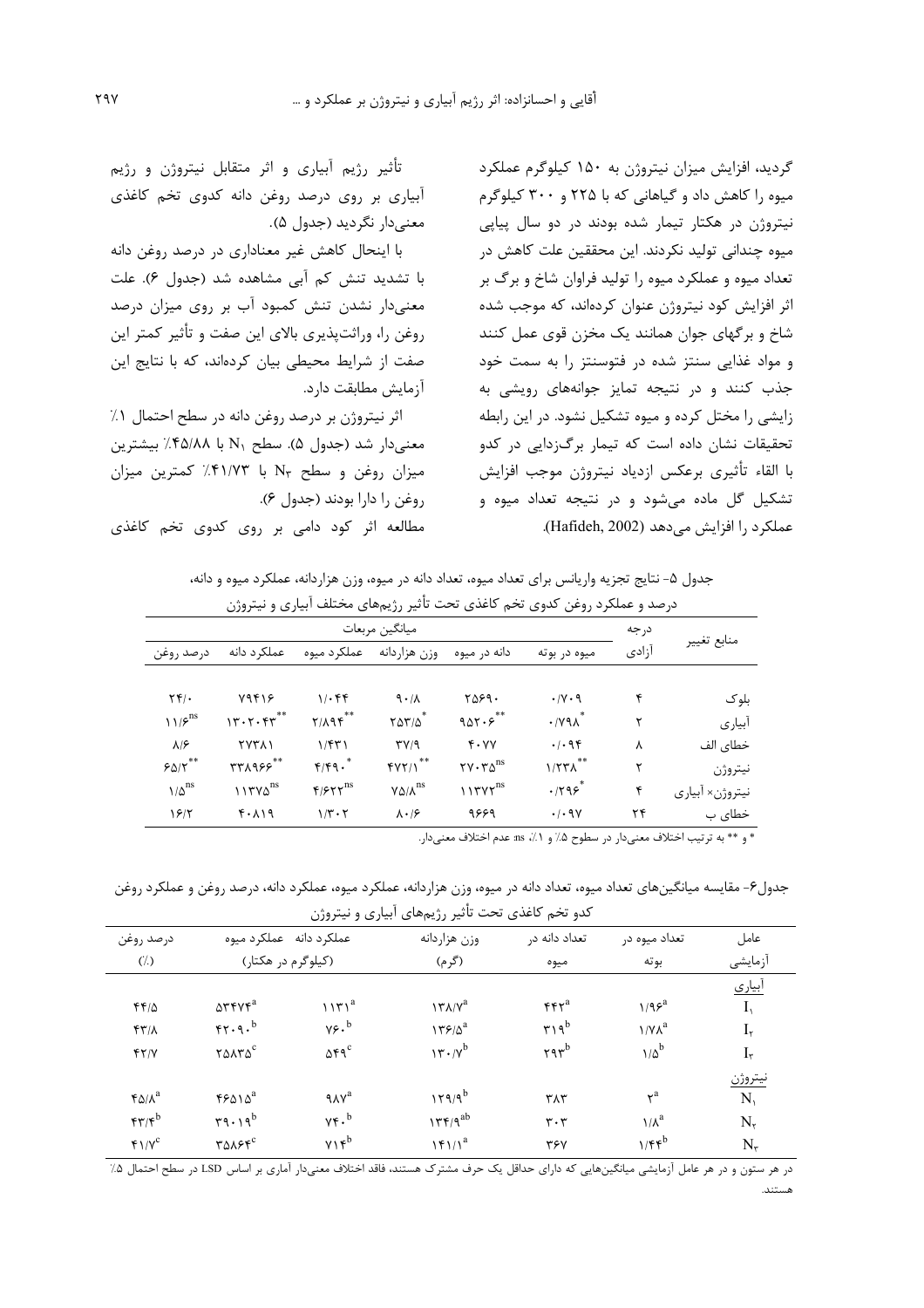| اثرات متقابل                   |                                                 |                                                                    |                                            |               |                           |  |
|--------------------------------|-------------------------------------------------|--------------------------------------------------------------------|--------------------------------------------|---------------|---------------------------|--|
| تعداد میوه در                  | پرولين                                          | $(\times \wedge^{\mathsf{t}})$ هدايت روزنهاي $\operatorname{CO}_2$ | فتوسنتز خالص                               | منابع تغيير   |                           |  |
| بوته                           | (میلیگرم در گرم برگ)                            | (مول $\rm CO_{2}$ در مترمربع بر ثانيه)                             | (مایکرومول $\rm CO_2$ در مترمربع بر ثانیه) |               |                           |  |
| $Y/FY$ <sup>a</sup>            | $1/Aq^d$                                        | $\cdot$ /110 <sup>ab</sup>                                         | 15/TT                                      | $N_1$ $I_1$   |                           |  |
| $\gamma/\lambda$ <sup>ab</sup> | $1/9f$ <sup>d</sup>                             | $\cdot$ /117 <sup>ab</sup>                                         | $10/90$ <sup>a</sup>                       | $N_{\tau}$    |                           |  |
| $1/T\Delta$ <sup>c</sup>       | $\gamma$ /9 \ bcd                               | $\cdot$ /14 $v^a$                                                  | $\gamma \gamma \cdot \xi^a$                | $N_{\tau}$    |                           |  |
| $1/90$ $\overline{abc}$        | $Y/\sqrt{d}$                                    | $\cdot/\cdot \wedge \tau^{c\overline{d}}$                          | $\gamma \cdot \pi^{cd}$                    | N,            | $\mathbf{I}_{\mathbf{r}}$ |  |
| $1/\lambda \Delta$ abc         | $\mathbf{r}/\mathbf{r}\mathbf{r}^{\mathrm{bc}}$ | $\cdot/\right)$ \r <sup>ab</sup>                                   | $17/7V^{bc}$                               | $N_{\tau}$    |                           |  |
| $1/\Delta\Delta^{\rm bc}$      | $\tau/\lambda\rm{V}^{bc}$                       | $\cdot$ /17 $\gamma$ <sup>a</sup>                                  | $\lambda \Delta/\lambda \gamma^a$          | $N_{\tau}$    |                           |  |
| 1/80                           | $\gamma$ / $\epsilon \sqrt{\text{bcd}}$         | $\cdot$ / $\cdot$ $\wedge$ $\vee$ $\overline{abc}$                 | $1 \cdot / \cdot \gamma^{cd}$              | $N, I_{\tau}$ |                           |  |
| $1/FQ^c$                       | $\mathbf{r}/\mathbf{r}\mathbf{v}^{\mathrm{b}}$  | $\cdot$ / $\cdot$ $\Delta$ Y $^d$                                  | $9/\gamma \gamma$ <sup>cd</sup>            | $N_{\tau}$    |                           |  |
| $1/FY$ <sup>c</sup>            | $\Delta/\lambda$ \ $^a$                         | $\cdot$ / $\cdot$ $\varphi$ $\in$ $^{\rm cd}$                      | $\lambda$ /۶ $\gamma$ <sup>d</sup>         | $N_{\tau}$    |                           |  |

جدول ۷- مقایسه اثر متقابل نیتروژن و رژیم آبیاری بر روی فتوسنتز خالص، هدایت روزنهای، پرولین و تعداد میوه در بوته

در هر ستون و در هر عامل آزمایشی میانگینهایی که دارای حداقل یک حرف مشترک هستند، فاقد اختلاف معنیدار آماری بر اساس LSD در سطح احتمال  $3:3...870$ 

محدودیت رطوبت، کاهش در سطح فتوسنتز کننده (از طریق کاهش در میزان شاخص سطح برگ) بعلاوه بسته شدن روزنهها و به دنبال آن کاهش ورود دیاکسیدکربن به برگ و همچنین کاهش در میزان کلروفیل منجر به کاهش جدی عملکرد دانه و میوه این گیاه دارویی میشود. همچنین افزایش در میزان نیتروژن خاک موجب افزایش میزان شاخص سطح برگ، غلظت كلروفيل و سرعت فتوسنتز خالص مي گردد، اما توليد بيش از حد شاخ و برگ به عنوان يک مخزن قوي عمل کرده و نه تنها از افزایش عملکرد میوه و دانه جلوگیری مے نماید بلکه حتی سبب کاهش جدی آنها می شود.

#### سیاسگزاری

از دانشگاه صنعتی اصفهان برای تامین هزینه ها، از جناب آقای دکتر مصطفی مبلی برای ارائه راهنمایی و از آقای مهندس رامین رستمی برای تأمین بذر تشکر و قدردانی میگردد.

نشان داد افزایش میزان کود دامی از ۱۰ به ۲۵ تن موجب كاهش درصد روغن دانه از ۳۶/۰۶ به ۳۱/۲۸ میگردد (Jahan et al., 2007). در مطالعه اثر کود نیتروژنه بر روی کدوی تخم کاغذی نیز افزایش میزان کود نیتروژنه از ۷۵ کیلوگرم به ۱۵۰ کیلوگرم موجب كاهش درصد روغن در اين گياه گرديد (Aroiee, 2001). با افزایش سطح کود نیتروژن، فراهمی بیشتر

نيتروژن در محلول خاک و افزايش جذب آن توسط گیاه، میزان پروتئینهای مختلف در گیاه از جمله در سلولهای دانه افزایش می،پابد. این امر به دلیل ورود مقادیر زیادتری از ساختارهای کربنی حد واسط ساخته شده طی فرایند فتوسنتز به چرخه ساخت اسیدهای آمینه و پروتیین مے باشد. احتمالاً افزایش میزان پروتیین در دانه با میزان درصد روغن نسبت عکس دارد. نتىجەگىرى

با توجه به نتایج به دست آمده در این آزمایش به نظر میرسد که تحت شرایط مزرعه و با افزایش میزان

#### **REFERENCES**

- 1. Ahmadi, A., Ehsanzadeh, P. & Jabbari, F. (2004). Introduction to Plant Physiology (Farsi Translation). University of Tehran Press. (In Farsi).
- 2. Amanullah, Marwat, K. B., Shah Noor Maula, P. & Arifullah, S. (2009). Nitrogen levels and its time of application influence leaf area, height and biomass of maize planted at low and high density. Pakistan Journal of Botany, 41, 761-768.
- 3. Al-Omran, A. M., Sheta, A. S., Falatah, A. M. & Al-Harbi, A. R. (2005). Effect of drip irrigation on squash (Cucurbita pepo) yield and water-use efficiency in sandy calcareous soils amended with clay deposits. Agricultural Water Management, 73, 43-55.
- 4. Arnon, D. I. (1949). Copper enzymes in isolated chloroplasts polyphenoloxidase in *Beta vulgaris. Plant*